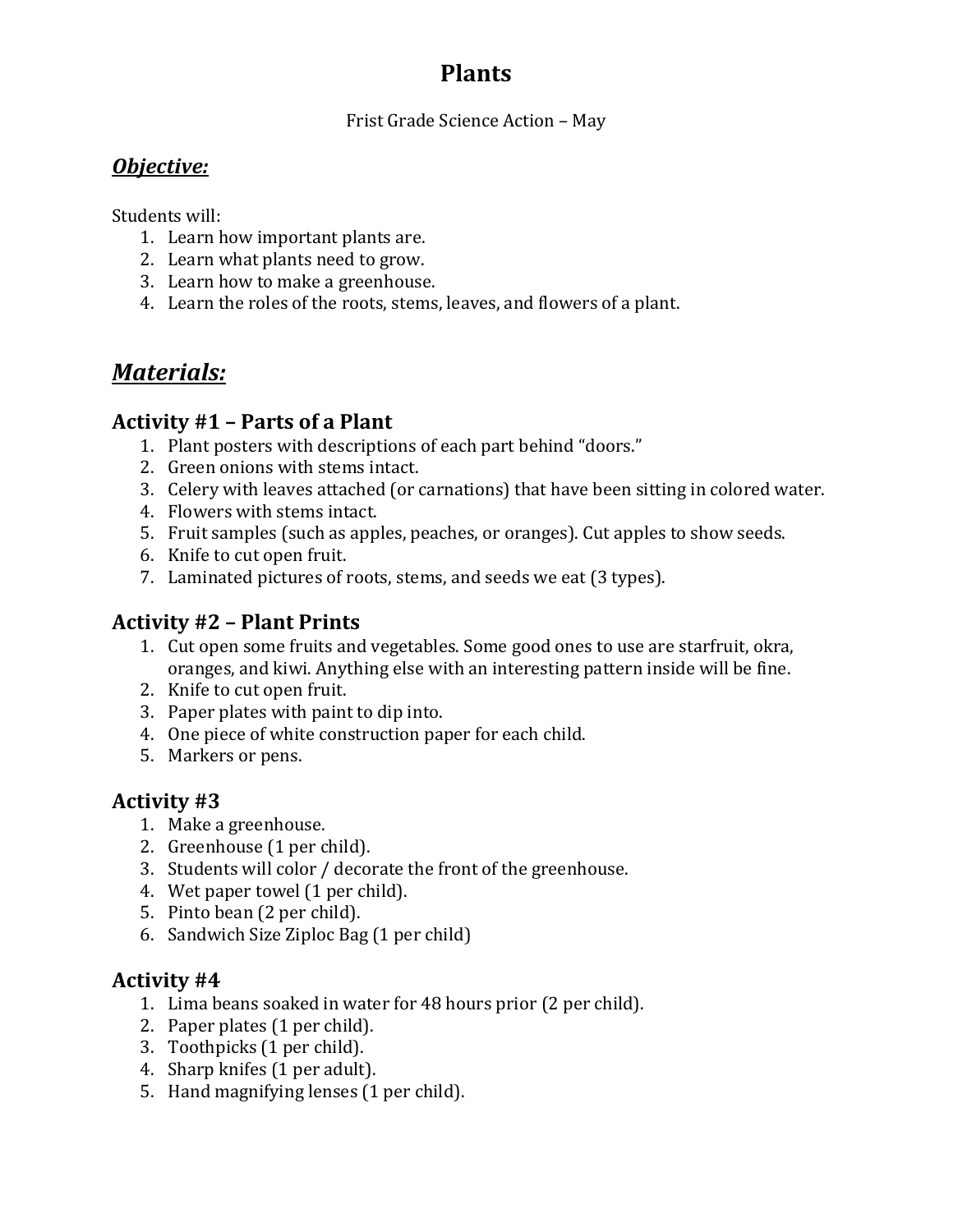# *Introduction: (Full Group)*

Introduce parent volunteers. Today, we are going to talk about plants, what their different parts are and how you can make new plants.

Question: If there were no plants on earth, would there be life of any kind? Answer: Without plants, there would be no life.

Question: Can you think of things that plants do for us that make our life possible? Answer: They produce air that we breathe, provide food, we use the plants to make clothing, medicines, trees to build shelters, and they are pretty to look at.

Question: Can anyone tell me the things you need to make a plant grow? Answer: Plants need many of the things you and I need to grow: air, food, water, light, time, the right temperature and plenty of room to grow.

#### **Break into four groups. Each parent team will be responsible for one activity only and the students will rotate around and visit each activity.**

## *Activity #1: Parts of a Plant*

We are going to look at all the different things that together make up a plant.

**ROOTS:** Hold up a green onion and point to the roots and ask if anyone knows what they are. These are the roots of the plant. What do you think they are for? The first thing they do is holding the plant in the ground, kind of like the foundation of your house. Their most important job is to get the water and nutrients from the soil. Even though they are not hollow, they are kind of like a straw because they draw the things the plant needs from the soil and take them up into the plant. Without roots, a plant cannot grow. Can you think of some plant roots we eat? (Carrots, Beets, Turnips, Parsnips)

**STEM:** Hold up a flower and point to the stem and ask the students to identify that part. What do you think a stem does for the plant? The stem does two things: it holds the plant up and most importantly, it takes the water and nutrients that the roots picked up and moves them to the other parts of the plant. Stems can be very tiny or huge. Can you think of a plant that has a huge stem? (Tree Trunk) Show a piece of celery with the leaves attached. This is a piece of celery. This part is the stem of the plant. Show the piece of celery (or a carnation) that has been colored in water. You can see how the colored water has traveled up the stem and into the leaves just like nutrition that the roots picked up travel up the stem. Cut the celery so that students can see a cross section of the stem and tubes that nutrients travel through – you can see the food coloring has traveled along these tubes. Can you think of another stem that we eat? (Asparagus)

**LEAVES:** Hold up the flower and point to the leaves and ask them to identify that part. What do you suppose the leaves do for the plant? For one, the leaves catch the sunlight for the plant. The plant needs light to help make its food. The leaves are a very busy place. This is where the food for the plant is manufactured. This is called photosynthesis. A very important part of photosynthesis is that as the plant makes its food, it gives off oxygen into the air. Do you know what oxygen is? It is what we need to breathe so the plants are very important for all living things to help us survive! Can you think of some leaves that we eat? (Lettuce, Cabbage, Spinach)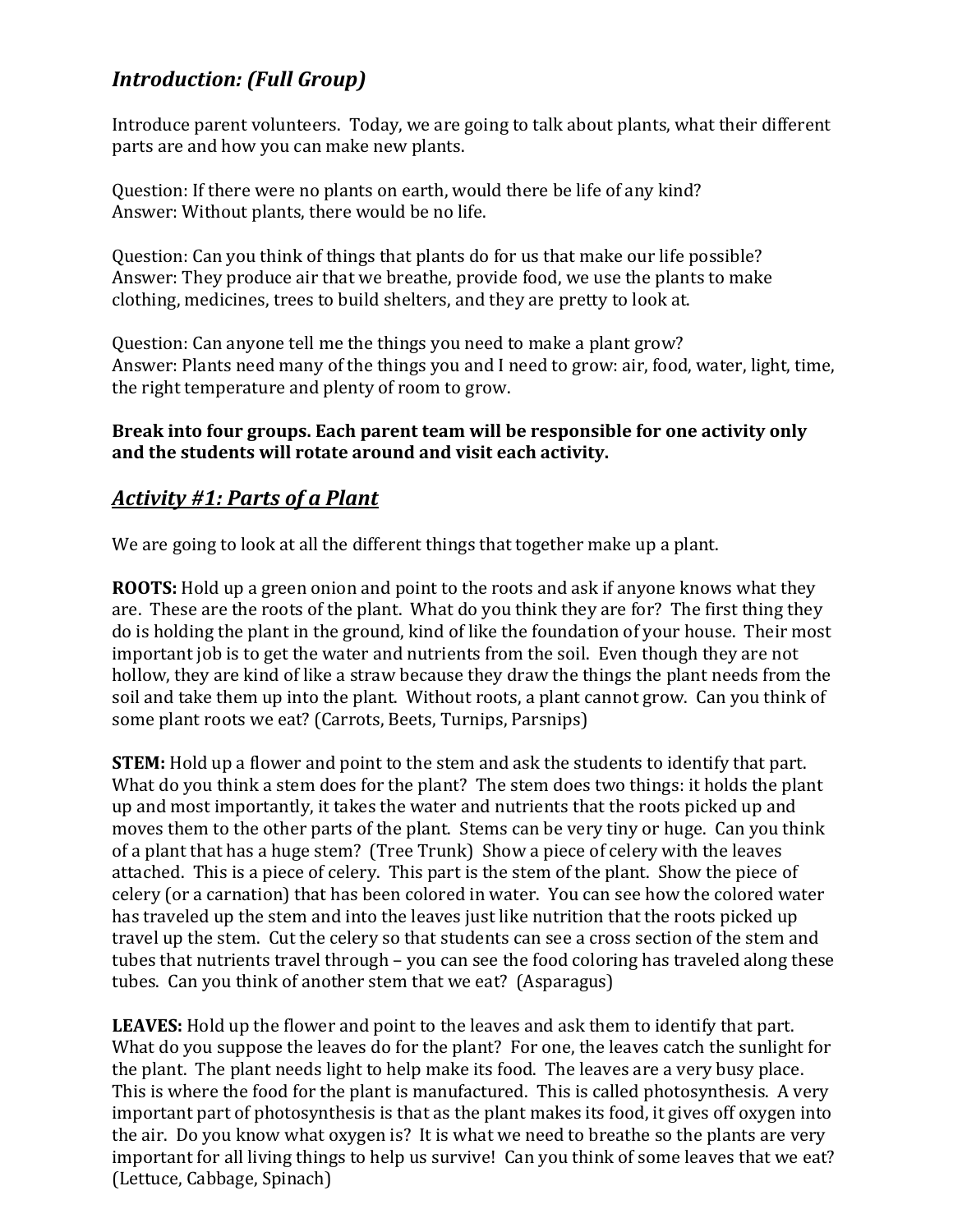**FRUIT:** What is fruit? A fruit is the part of a plant that holds the seeds. Many kinds of fruits are good to eat. What kinds of fruit are good to eat? Fruit can grow on trees, bushes and vines. Show an apple, peach, orange, etc. (Show pictures if we have any.)

**FLOWER:** Point to the flower itself and ask them to identify that part. What do you think a flower does for the plant? They are not only pretty to look at but they are important in making seeds and seeds are one of the ways we get new plants. Are there seeds that we can eat? (Peas, Corn, Nuts, Sunflower)

# *Activity #2: Fruit and Vegetable Prints*

This activity will allow students to compare different fruits and vegetables. First show the students the cut fruit and discuss how the insides are similar and how they are different. Discuss which ones students are familiar with and which they have eaten. Discuss how they might taste? Then give the students cut fruit and have them dip it into paint and make a print of the inside. Try to have students identify plant parts in the print if possible. Put different fruit and vegetable prints on the same sheet of paper and label so they can compare them.

# *Activity #3: Make a Greenhouse*

Greenhouse: Copy one of the greenhouse patterns on green construction paper or cardstock paper or manila folder. Cut out the middle rectangle and cut the roof to make a point. The students will color / decorate the front of the greenhouse.

Plant: Wet a paper towel and place it in a sandwich-sized bag with a zip top. Place 2 pinto beans (Remember: Pinto Beans should have presoaked for 24 hours) inside the bag on top of the wet paper towel. Staple the Ziploc bag to the back of the greenhouse sot aht the seeds are showing through the open rectangle. Hang in a window and enjoy watching the seeds grow!

## *Activity #4: Lima Bean Dissection and Study*

Show students the lima beans that have been soaking in water for 2 days. Point out the various parts of the plant that have emerged at different stages (Roots, Embryo, Cotyledon, Leaves) Give each child a seed (Lima Bean – use paper plates) that has been soaking in water. Use a toothpick to show them how easily the skin (Seed Coat) comes off. Next, have the children do it. Then open the seed and show children the "embryo" or tiny plant inside.

Have them look closely with their magnifying glasses.

Explain that this is the part that will grow into a big plant when the seed is put in the soil and watered. The rest of the seed (the cotyledon) provides food for the tiny plant. All seeds have some kind of hard outer layer called the seed coating. Some are very thick (Coconut and Walnuts). It protects the seed inside from disease, drying out sometimes from being eaten. Some seed coatings are very thin. Can you think of any? (Nectarine, Plum, Grape, Corn) The seed coating holds food for the new plant to use until it grows leaves and can make its own food.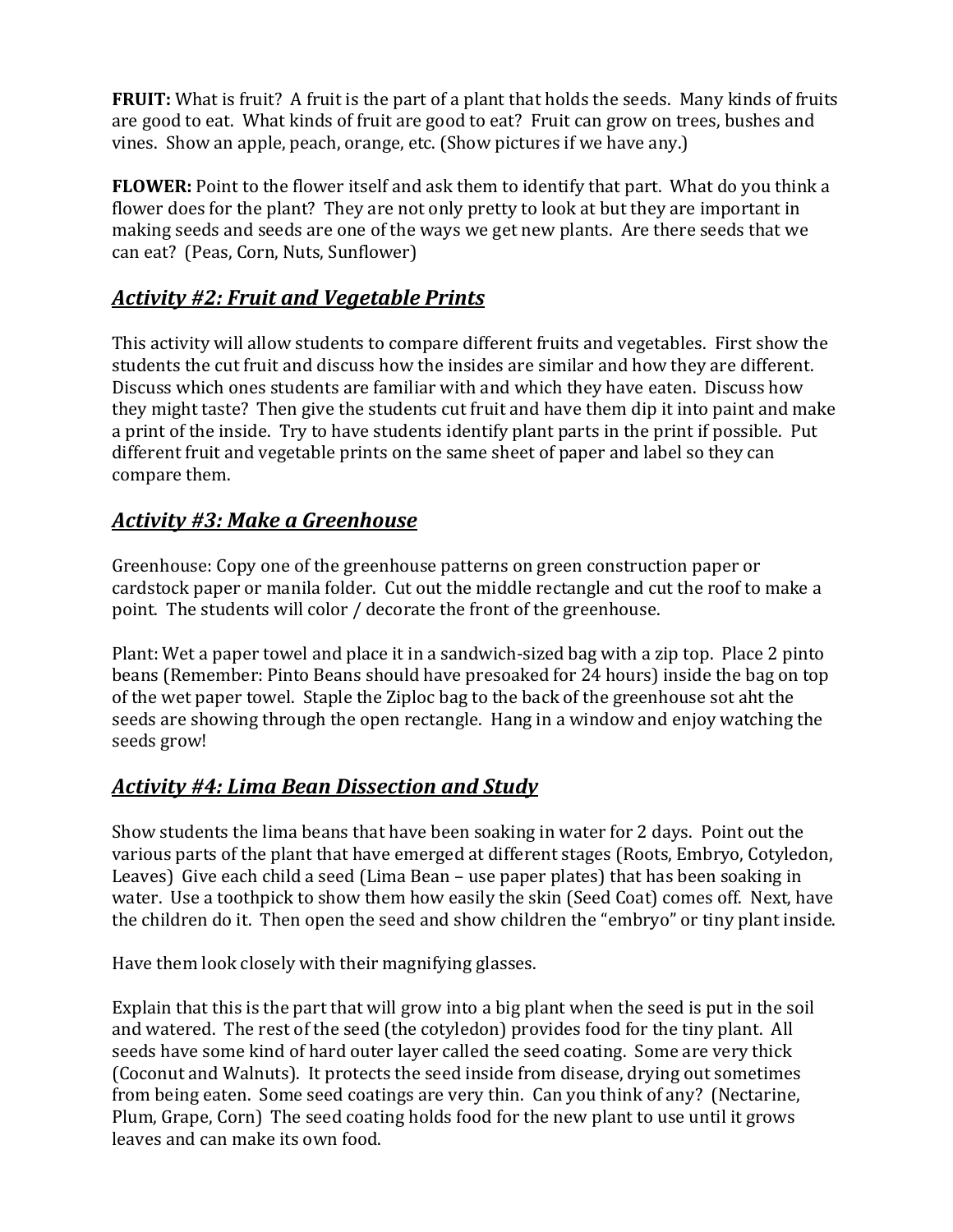# **Coordinator Notes**

#### The Week of the Lab:

- 1. Purchase celery and soak celery in colored water at least 48 hours prior to the lab.
- 2. Begin soaking lima beans in water 48 hours prior to the lab. You will need at least 2 lima beans per student (around 250) so that they can dissect them (some of the beans will fall part, so it's good to have plenty on hand).
- 3. Presoak Pinto Beans 24 hours before for the greenhouse activity.
- 4. Purchase supplies such as apples, green onions, flowers (for showing the parts of a plant), fruit, vegetables to cup in Activity #1 and Activity #2, and other items that have a shorter shelf life.
- 5. Prepare parent volunteer supplies. Each station should contain only what is need for that specific activity. There will be 4 Stations.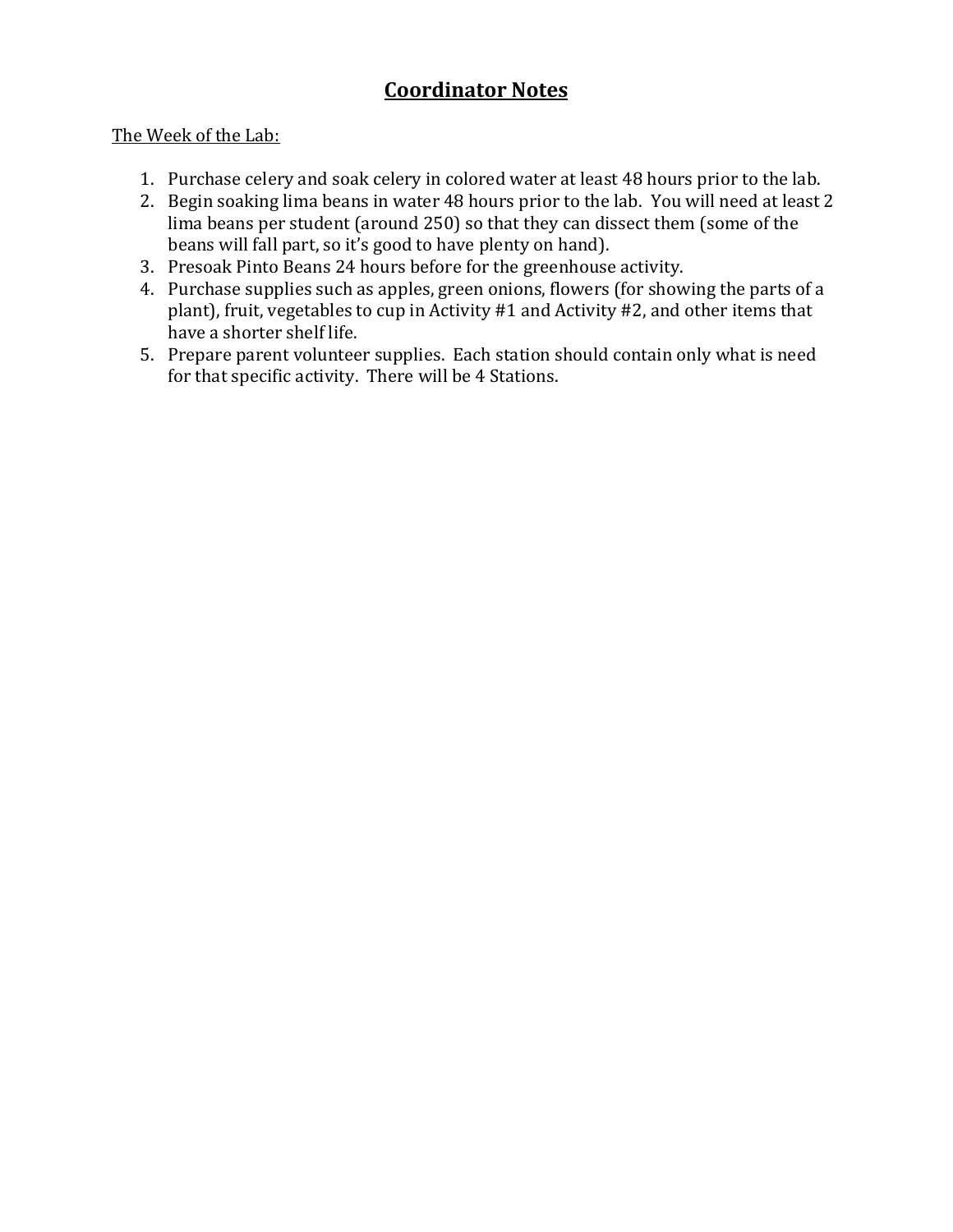# **Supplies**

- Knifes  $(10)$
- Sharpie Markers (25)
- Toothpicks
- Paper Plates
- Pinto Beans
- Staple and Staples
- Sandwich Size Bags